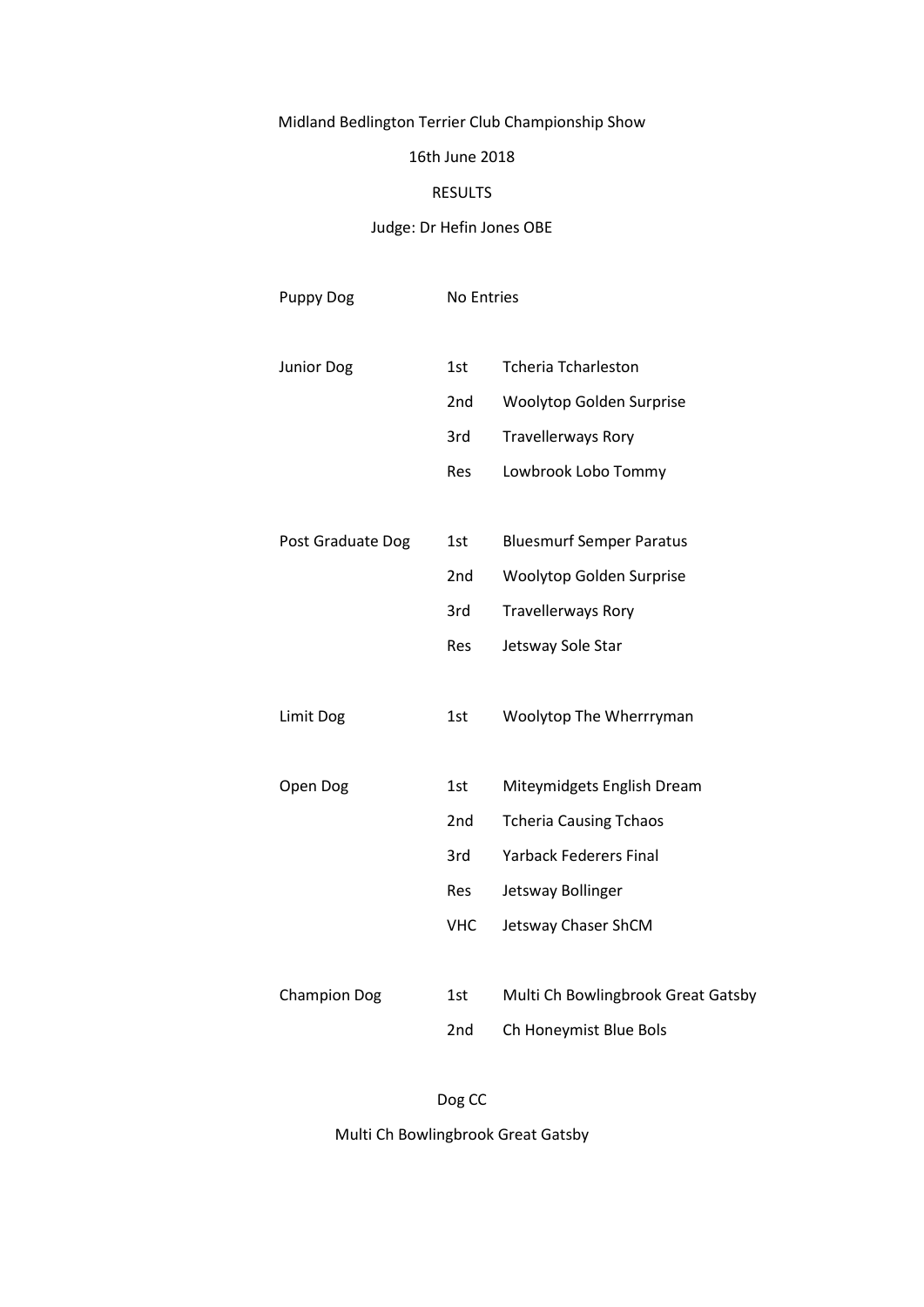# Reserve Dog CC

# Miteymidgets English Dream

| Veteran Dog or Bitch | 1st             | Ch Gnejnabay Genegenie Gal at Lowbrook    |
|----------------------|-----------------|-------------------------------------------|
|                      |                 | <b>JW ShCM</b>                            |
|                      | 2nd             | Bowlingbrook Trick or Treat ShCM          |
|                      |                 |                                           |
| Puppy Bitch          | 1st             | Bowlingbrook Makingwhoopi                 |
|                      | 2nd             | Rathsrigg Willow                          |
|                      | 3rd             | Travellerways Jessica                     |
|                      | Res             | Yarbach Photo Phinish                     |
|                      | <b>VHC</b>      | <b>Fernwind Blue Rose</b>                 |
|                      |                 |                                           |
| Junior Bitch         | 1 <sup>st</sup> | Janmark Justfor' J for Maevani            |
|                      | 2 <sup>nd</sup> | Aireview Limelight for Tunman             |
|                      | 3 <sup>rd</sup> | Woolytop Bluebell Girl at Beckstone       |
|                      | Res             | Woolytop Lavender Girl                    |
|                      |                 |                                           |
| Post Graduate Bitch  | 1st             | Janmark Justfor' J for Maevani            |
|                      | 2nd             | Miteymidgets This is Me                   |
|                      | 3rd             | Devleigh Dare to Dream                    |
|                      | <b>Res</b>      | Poppyblu Elara                            |
|                      | <b>VHC</b>      | Hopefell Lady Vera                        |
|                      |                 |                                           |
| Limit Bitch          | 1 <sup>st</sup> | Miteymidgets Say Mama                     |
|                      | 2 <sup>nd</sup> | Tcheria She's Tcheeky                     |
|                      | 3 <sup>rd</sup> | Janmark Jingle Jangle                     |
|                      | Res             | Tcheria Tchaffinch with Miteymidgets ShCM |
|                      | <b>VHC</b>      | Miteymidgets Nations Unite at Jukenblu    |
|                      |                 | ShCM                                      |
|                      |                 |                                           |